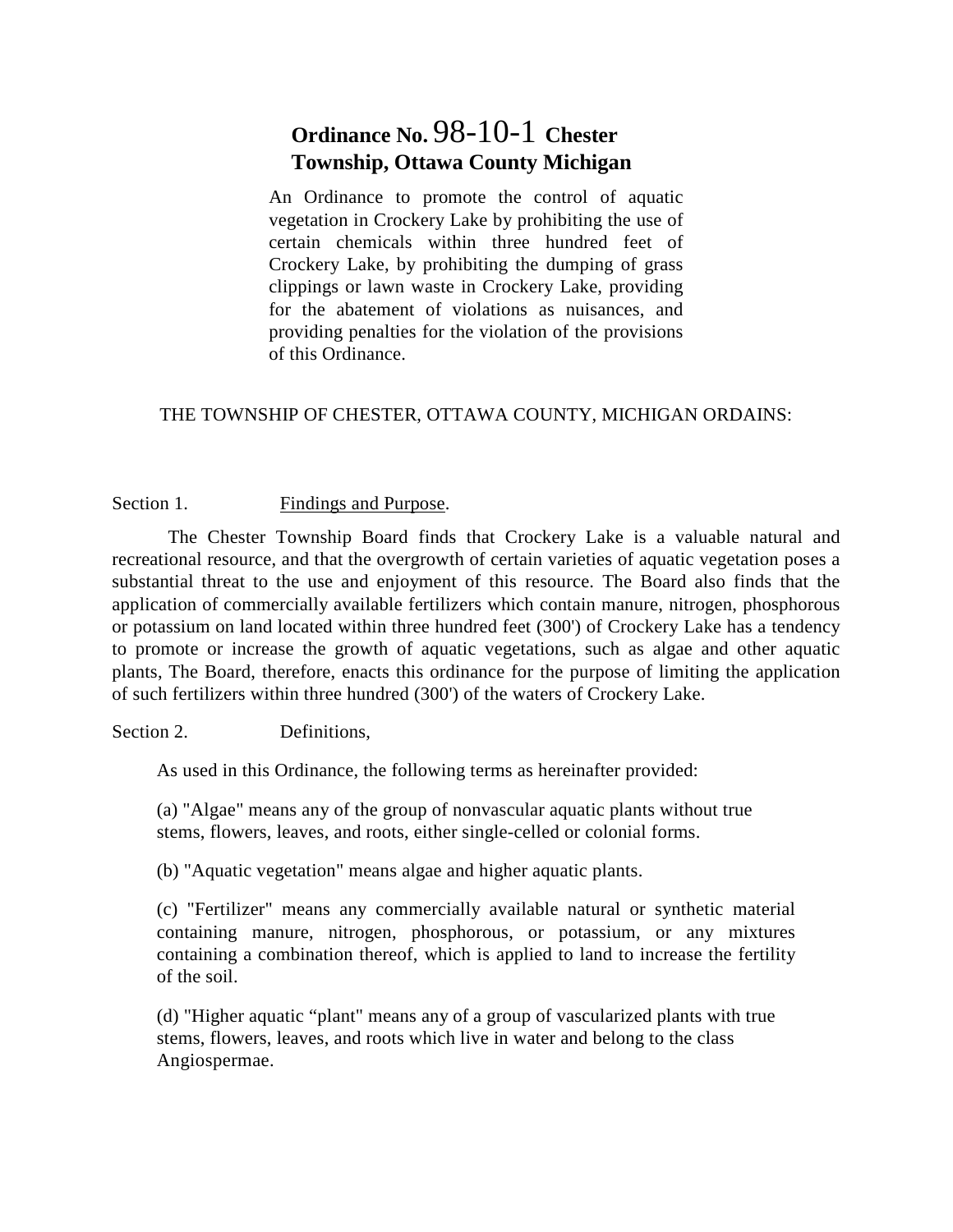(e) "Lakeshore" means the water's edge of Crockery Lake, located in Chester Township, Ottawa County, Michigan, as represented by the meander line on the government plat of Crockery Lake.

(a) "Notice to Abate Nuisance" means a written document sent to the owner or occupant of real property upon which a nuisance is alleged to exist, which document directs the recipient to abate the nuisance with a time specified in the Notice.

(b) "Person" or "Persons" mean any individual, firm, public or private corporation, partnership, trust, agency, or any other entity or group of such persons.

## Section 3. Regulation of Application of Fertilizer Within Three Hundred Feet of Crockery Lake.

A. No Person shall apply, deposit, leave, maintain, place, use or permit another Person to apply, deposit, leave, maintain, place, or use any fertilizer on any land or property within three hundred feet (300') of the lakeshore of Crockery Lake.

B No Person shall deposit, dump, or place, nor permit another Person to deposit, dump, or place any grass clippings, yard wastes, shrubs, leaves, tree branches, brush or other plant materials either on or in Crockery Lake, nor shall any Person store any such materials in a location in such close proximity to the waters of Crockery Lake or in any manner that makes it more likely than not that such materials will be moved into the waters of Crockery Lake by wind, water or other means.

# Section 4. Declaration of Nuisance

Any violation of this Ordinance shall constitute a public nuisance *per se*, which may be abated as provided in this Ordinance, any other ordinance of Chester Township, or as provided by means available under the provisions of the laws of the State of Michigan.

# Section 5. Notice to :Abate Nuisance.

Whenever any Township officer or official determines that a violation of this Ordinance has occurred, a notice to abate nuisance shall be served upon the owner or occupant of the premises on which the nuisance exists, which notice shall require the person to abate the nuisance immediately by ceasing or stopping such violation. The notice shall specifically describe the particular violation of this ordinance which is to be abated. The notice may be served by any of the following means:

(a) Personal delivery of the notice to the owner or occupant, or by leaving the notice at his or her residence, office, or place of business with a person of suitable age and discretion;

(b) Mailing a copy of the Notice, first class certified mail, to the owner or occupant at his or her last known address; or,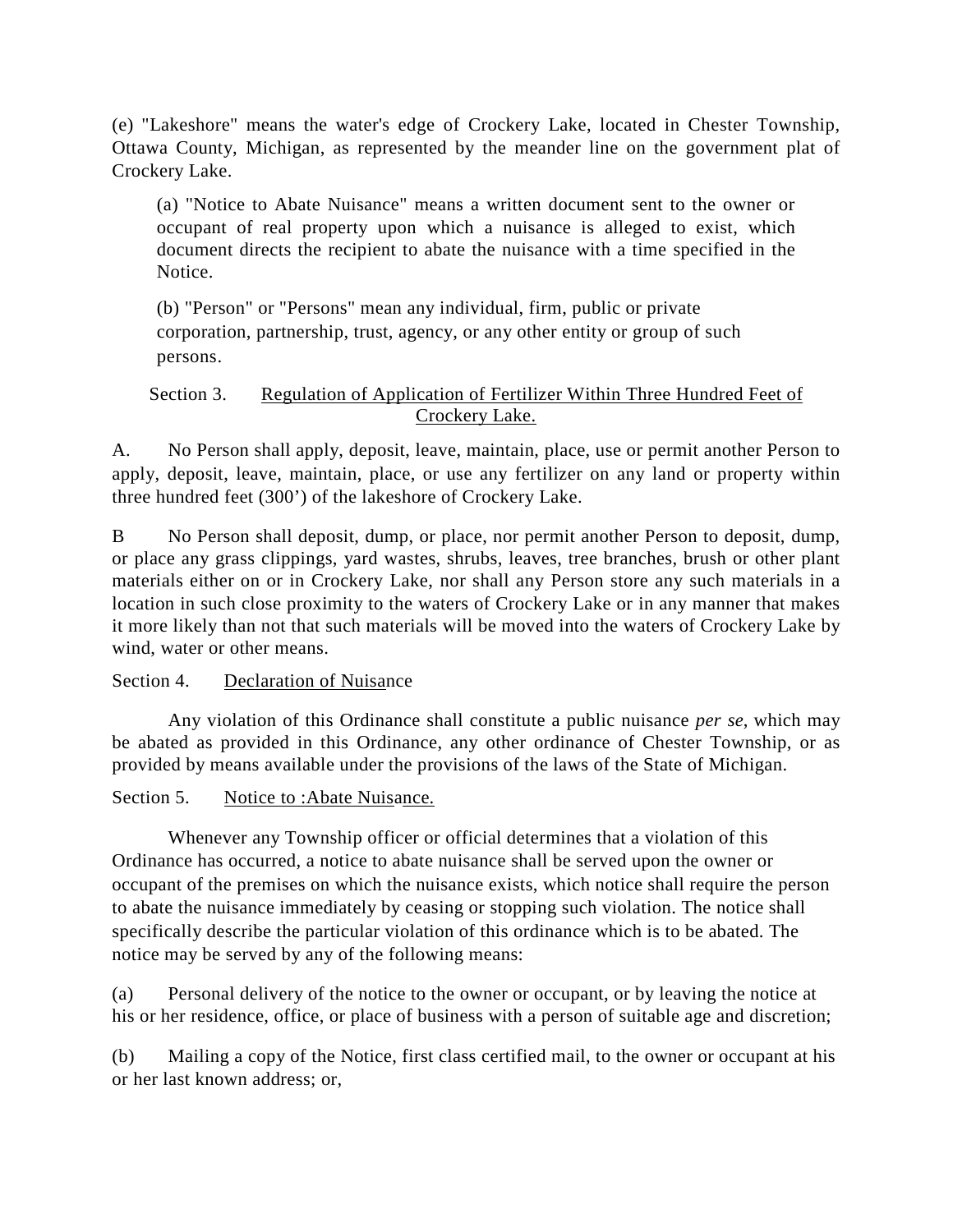(c) Posting of the notice in a conspicuous place on the premises for five (5) days, if the owner or occupant of the premises is unknown.

The nuisance specified in the Notice to Abate Nuisance shall be abated as follows:

(a) Immediately upon receipt of the Notice if the violation of the ordinance involves the application of fertilizer in violation of Section 3 (a);

(b) For violations of Section 3 (b), no further dumping of lawn clippings, yard wastes, etc., shall occur once the notice has been served. Removal (clean-up) of any lawn clippings, yards wastes, etc., from the waters of Crockery Lake, if practicable, shall be completed within seven (7) days after the notice has been served.

#### Section 6. Penalty for Violation of Ordinance.

(a) Any person who violates Section 3 of this Ordinance shall be responsible for a municipal civil infraction, and upon a admission or determination of responsibility thereof, shall be subject to a fine of not more than Five Hundred and 00/l00 (\$500.00) Dollars plus court costs. Each day that a violation occurs shall be considered to be a separate violation.

The issuance of a citation for a municipal civil infraction shall not in any way limit the Township in seeking enforcement of the provisions of this Ordinance, including, but not limited to, requesting a civil restraining order from any court of competent jurisdiction.

(b) Any person who violates Section 5 of this Ordinance shall be guilty of a misdemeanor, and upon conviction thereof, shall be subject to a fine of not more than Five Hundred and 00/100 (\$500.00) Dollars plus court costs, or imprisonment for not more than ninety (90) days, or both. Each day that a violation occurs shall be considered to be a separate violation.

## Section 7. SEVERABILITY.

Each provision or portion of this Ordinance shall be deemed to be severable. Should any section, subsection, paragraph, subparagraph, sentence, or clause be declared to be unconstitutional or invalid, such declaration shall not affect the validity of this Ordinance as a whole or of the remainder of the Ordinance.

#### Section 8. EFFECTIVE DATE,

This Ordinance shall take effect thirty (30) days after its publication in the manner provided by law.

#### INTRODUCTION: 8-15-98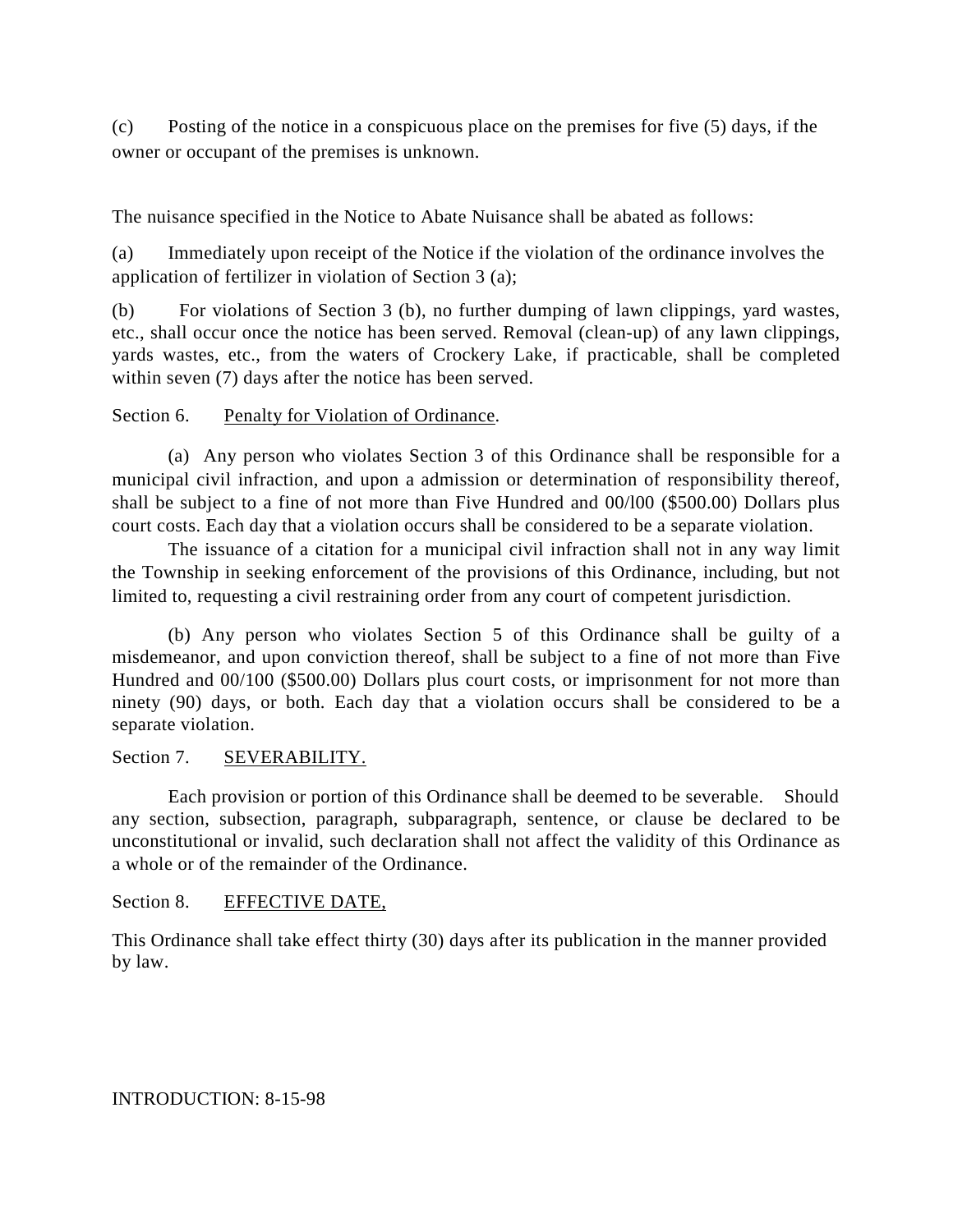# ADOPTION: 11-17-98

PUBLICATION: 11-26-98

EFFECTIVE DATE: 12-26-98

WULANTYN  $\mathcal{L}$  $\overline{1}$ Jan Redding, Township Clerk  $\partial$ <br>and  $\partial$  $\mathcal{L}$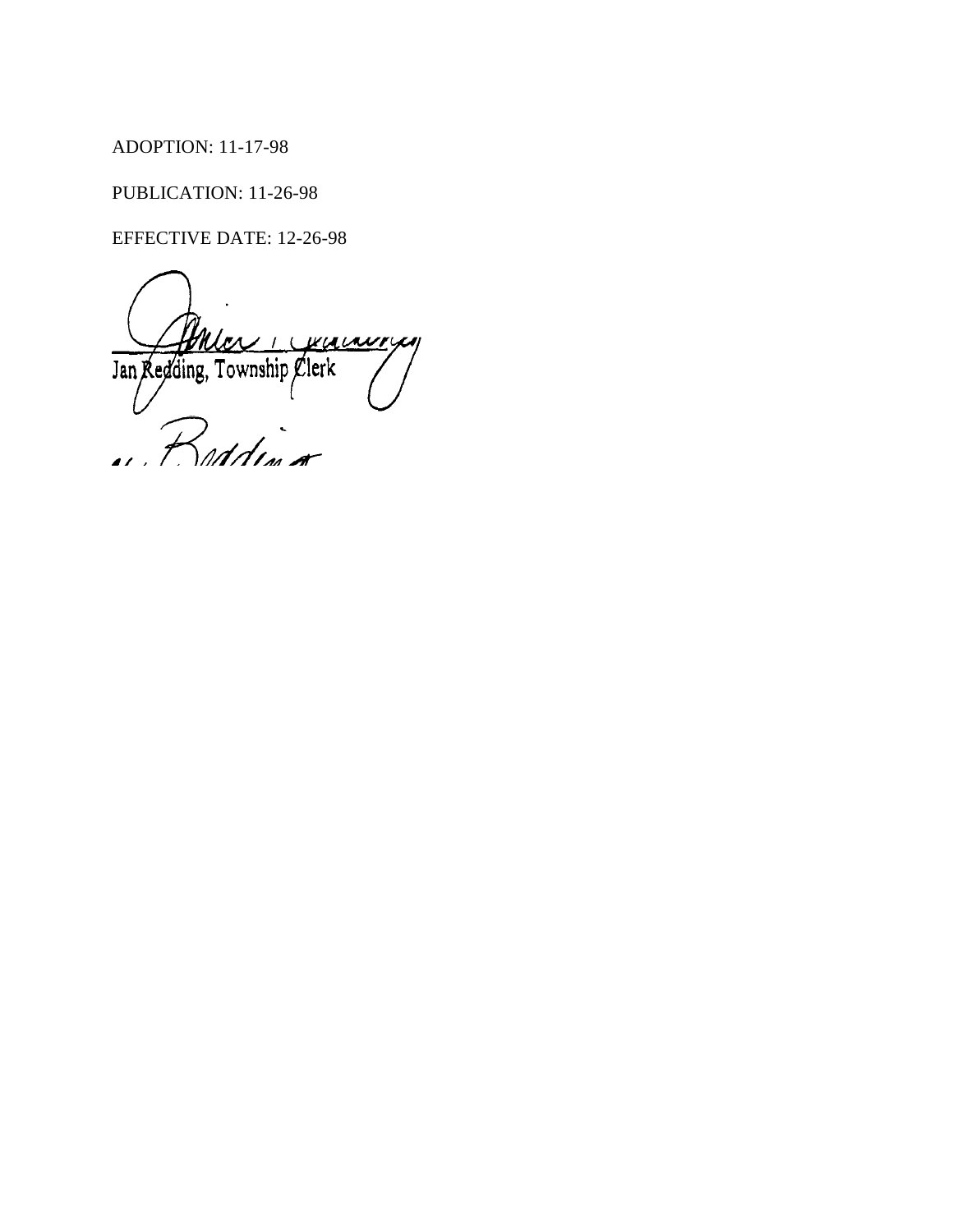# CHESTER TOWNSHIP OTTAWA COUNTY. MICHIGAN (ORDINANCE NO. 93 - 10 - 1 )

## AMENDMENTS TO CHESTER TOWNSHIP ORDINANCE NO. : 93-10-01

## THE TOWNSHIP OF CHESTER ("Township") ORDAINS:

1. Section 4 of Ordinance No. 10-1-93 is hereby amended to read in full as follows:

#### Section 4: Number of boats permitted per property.

No more than three (3) registered watercraft may be moored, stored, anchored or docked at one time for a given property or lot, whether on or at the shoreline or a dock or shorestation, in the waters of the lake or the bottomlands of the property or lot. This shall apply to any registered watercraft which is moored, anchored, docked or otherwise present for periods of time in excess of 24 hours. For purposes of this Section 4, the term "registered watercraft" shall mean a boat, vessel or other device for which a certification and registration (or comparable document) has been issued or is required under the laws of the state of Michigan, or the state in which the owner of the watercraft resides.

2. Section 5 of Ordinance No. 10-1-93 is hereby amended to read in full as follows:

#### Section 5. Maximum length of dock and other dock requirements.

No dock shall extend into Crockery Lake for a distance greater than fifty (50) feet from the high water mark on shore. However, all docks lawfully in existence (as of the date of enactment of this Ordinance in 1993) which exceeds this length, are permitted to remain in place. When such docks are repaired or replaced, the dock shall then be brought into full compliance with this section. No more than (1) dock shall be permitted per lawful property or lot. Docks shall be seasonal in nature and shall be completely removed from the waters of the lake from December 1 through March 15 of each year.

3 A new and additional Section 5A is hereby added to Ordinance No. 10-1-93 and reads as follows:

## Section 5A. Multi-family or multiple uses.

No lot or property (or bottomlands thereof), lake frontage, boat anchorage, dock or boat moorage shall be used by or for more than one family or for anything other than use by one single family unless such use is approved by the Township Board pursuant to the notice and hearing requirements of Section 6 hereof. The Township Board may impose reasonable terms or conditions pursuant to any such approval. This section shall apply to any multiple or joint use situation or device including, but not limited to, a lake access easement, jointly-owned property, private park, common area or similar device.